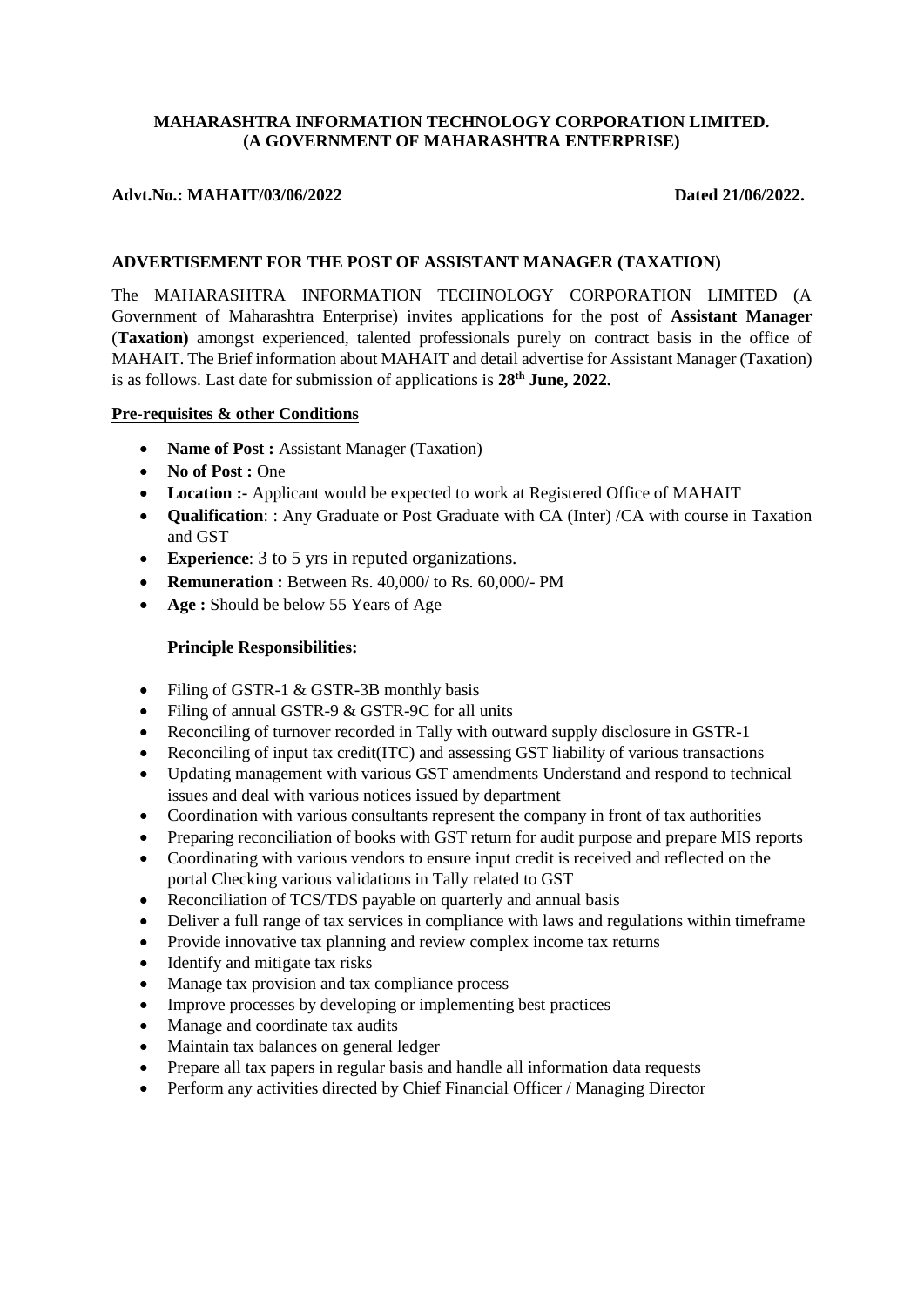## **Skills and Qualifications Required**

- Proven work experience as Assistant Tax Manager
- Excellent knowledge of [tax accounting,](https://resources.workable.com/tax-accountant-job-description) tax compliance and all types of tax returns
- Knowledge of tax software and MS Office
- Good at meeting deadlines and solving problems
- Exceptional client service along with the ability to develop excellent client relationships
- Strong leadership and personnel management skills
- Analytical skills with detail orientation
- B.Com with CA (Inter) /CA with course in Taxation and GST

## **SELECTION PROCESS**:-

- The candidates will be shortlisted for selection process taking into consideration the qualification and experience etc.
- The selection process will consist of Personal Interview.
- MAHAIT reserves the right to fix the standard and specifications for screening and calling the candidates for interview. Applicants meeting the requirements as specified under Terms and Conditions will be required to appear for Personal Interview in Registered Office in MAHAIT. Call Letters for Personal Interview to all eligible applicants will be forwarded through e-mail ID mentioned in the Application Form.

Applicants will be required to produce of following, at the time of attending the Personal Interview:-

1. Two Passport Size Colour Photographs.

- 2. Proof of Identification, such as Voter ID/Aadhar Card/Passport/ PAN Card.
- 3. Original Certificates related to Qualifications along with one set of Self Attested Copy.
- 4. Testimonials, Resume and documents related to experience etc.

### **Time Schedule**: -

- Last date of receipt of application : 28/06/2022
- Selection Process at Mumbai : July 2022

**Note:** The candidates shortlisted for Interview process will be informed to attend Interview process by email/SMS on the address/information provided by them in the application. MAHAIT will not be responsible for any loss of email /information sent due to invalid or wrong email id.

## **• Terms and Conditions:**

(a) The candidates applying should ensure that they fulfill all eligibility criteria. Their admission to all the stages of the recruitment process will be purely provisional subject to satisfying the prescribed eligibility criteria mentioned in this advertisement. Company will take up verification of eligibility conditions with reference to documents submitted by the candidate only after the candidate has qualified for interview.

(b) No equivalent qualification shall be acceptable for the post.

(c) Pre-requisites are minimum and mere possession of the same does not entitle the candidate to be called for selection process. Considering the experience, the candidates will be shortlisted for selection process.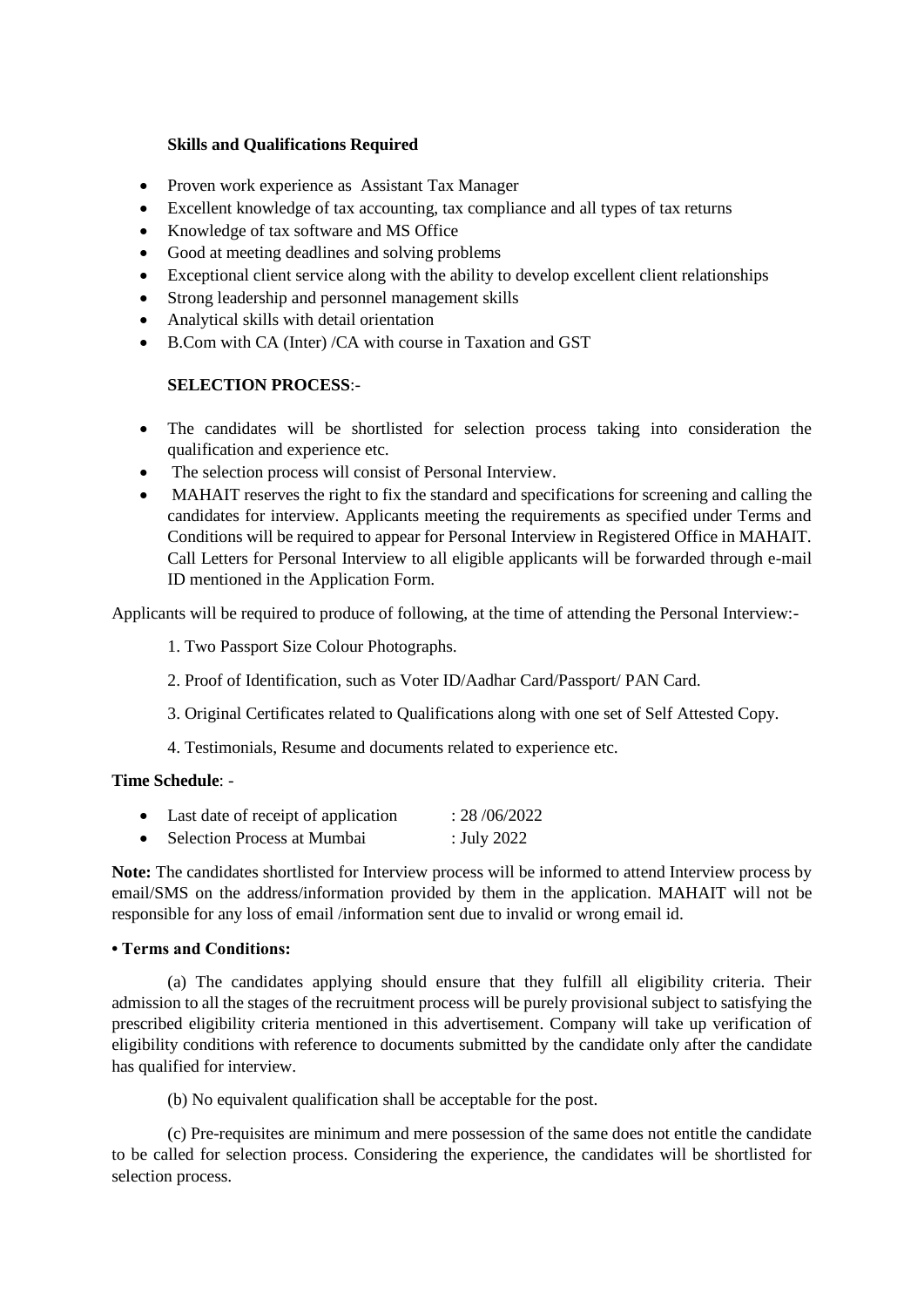(d) The candidates should have adequate Knowledge of 'Marathi, Hindi and English'.

(e) If any false/incorrect information furnished by the candidate is detected at any stage of recruitment process, his/her candidature will not be considered.

(f) If the candidate knowingly or willfully furnishes incorrect or false particulars or suppresses material information, he/she will be disqualified and if appointed, shall be liable for dismissal from the Company's service without any notice or assigning any reasons whatsoever.

(g) The decision of the Company in all matters relating to recruitment shall be final and no individual correspondence will be entertained. Applications received after due date will not be entertained.

(h) The selection in MAHAIT is done strictly as per merit in a systematic way. Canvassing in any form will disqualify a candidate.

(i) The Company reserves the right to cancel the Advertisement fully or partly on any grounds and such decision of the Company will not be notified or intimated to the candidates.

(j) Application Form submitted by Applicants presently working in Central or State Government/Semi Government Undertakings or Companies will not be entertained unless accompanied by 'No Objection Certificate' and 'No Enquiry & Vigilance Clearance Certificate' from the employer and these have to be produced at the time of Personal Interview.

(k) The application must be submitted in the Proforma given in this advertisement/website in the same order preferably typewritten on foolscap paper. All items of the application must be filled in according to instructions given for filling the application form.

(l) Date of birth as per Secondary School Certificate (SSC) and age as on 01/04/2022 should be mentioned.

(m) Hard Copies of applications duly filled in with attested copies of certificates in support of age & qualifications should be submitted to **The Managing Director**, MAHARASHTRA INFORMATION TECHNOLOGY CORPORATION LIMITED (A Government of Maharashtra Enterprise) 3<sup>rd</sup> Floor, Apeejay House, Near K.C.College, Churchgate, Mumbai – 400020.or email on hr1.mahait@mahait.org so as to reach on or before 28/06/2022. Applications received after due date (for whatsoever reason) shall not be entertained.

(n) The job description provided in advertisement is of tentative nature. The job profile and responsibilities may differ in actual employment as per the decision of appointing and reporting authority in MahaIT.

(o) MAHAIT reserves the right to modify/alter/restrict/enlarge/cancel the selection process, if need arises, any reasons thereof. The decision of the Management will be final and no appeal will be entertained against this issue. The right to accept/reject any or all application(s) received is reserved with MAHAIT without assigning any reason thereof.

(p) Selected applicant will be appointed as Assistant Manager (Taxation) on contract of MahaIT.

(q) The appointment does not give any right to a candidate for regular employment in MAHAIT.

(r) Selected Candidate's services can be terminated by MAHAIT with two months' notice. If candidate wishes to leave the services of MAHAIT, he / she shall have to give two months' notice or remittance of two months' remuneration in lieu thereof.